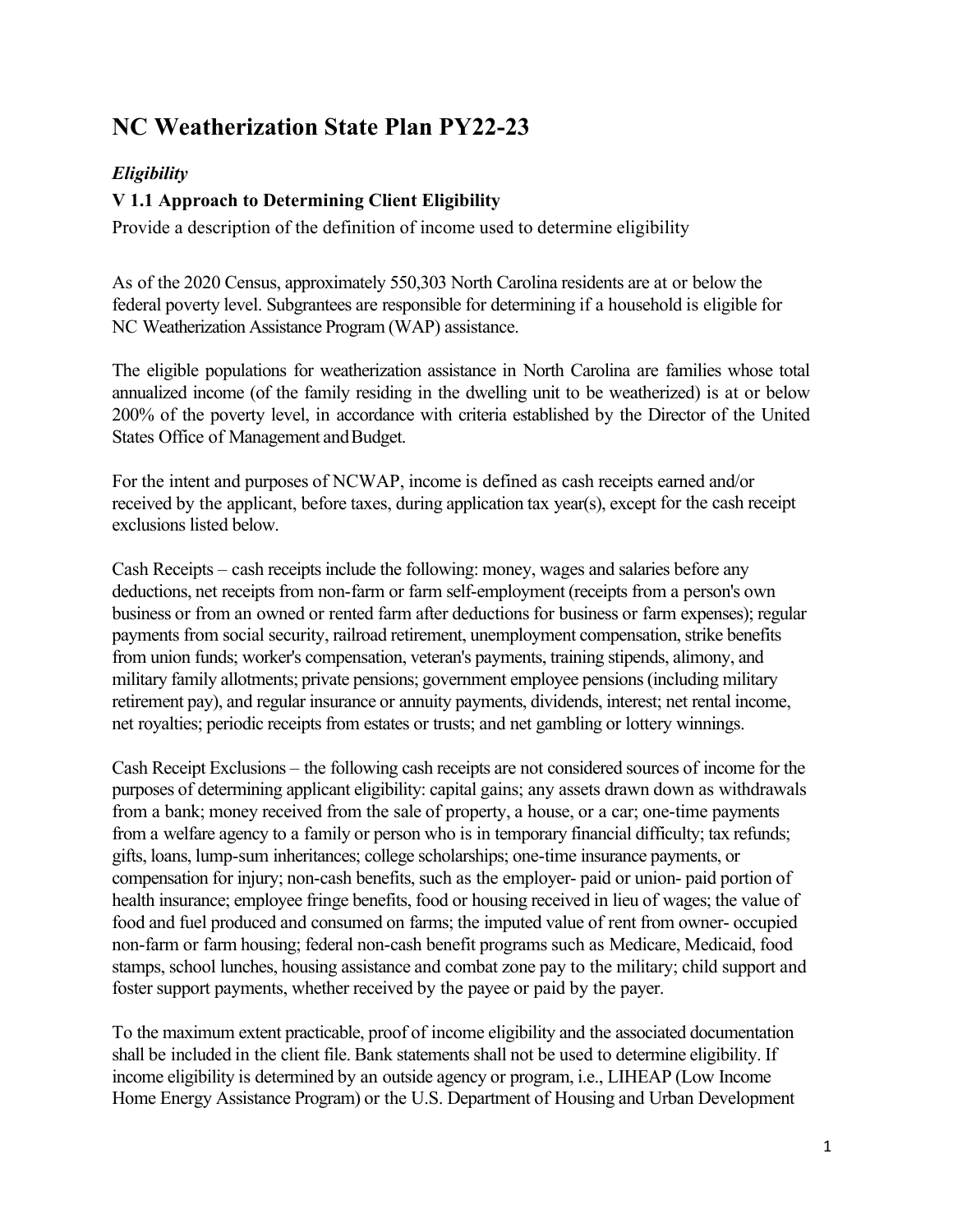(HUD), then copies of the eligibility documentation can be a statement of LIHEAP eligibility or a copy of the Housing and Urban Development building list can be included in the client file. After all avenues of documenting income eligibility are exhausted, self-certification is allowable but evidence of various attempts at proving eligibility must be contained in the client file, including a notarized statement signed by the potential applicant indicating thats/he has no income.

Where an applicant receives income for a portion of the application tax year, their partial income may be annualized to determine eligibility. Pay stubs or pay slips that show gross wages earned year-to-date are the preferred method to annualize income. Where annual income calculated using (weekly, bi-weekly, or monthly) pay stubs and year-to-date information varies, Subgrantees shall use the higher of the two totals. Where year-to-date information is not available, at leastsix paystubs for clients that get paid weekly, three paystubs for clients that are paid bi-weekly, and two pay stubs for clients that are paid monthly are needed to annualize income (not withstanding length of employment). The federal poverty income guidelines are updated annually and eligibility is based on these income levels.

Applicants must receive written notification of their eligibility/ineligibility status within thirty days of completed application submission to the Subgrantee. A copy of the applicant's notice of eligibility/ineligibility must be maintained in the client files. A notice of ineligibility must include the reason (s) for denial of weatherization services. The application for weatherization services must be processed within 30 days of receipt. Incomplete applications should receive a response with a written request for the missing information immediately following the initial review of the application. If services are denied, the applicant has the right to appeal. All denial of services notifications must be in writing with a copy maintained on file by the Subgrantee.

Recertification of eligibility shall occur at least every 12 months for approved clients on the Subgrantee waitlist. The waitlist is defined as all the approved clients arranged in priority score order that is equal to 200% of the number of units on current fiscal year contract.

# **Client Eligibility Appeal Process**

The Subgrantees' appeals process, or procedure must specify: the name and address of the person/persons with whom the appeal should be filed; the time requirements on the applicant for filing the appeal; the method of review to be used, i.e., formal hearing, staff/client interviews, etc., time allowed to request the appeal; the time requirements on the organization for review of the appeal and rendering of a final decision; and the next level of appeal including to whom, time allowed to request the appeal, the method of review to be used, the time requirements on the organization for review of the appeal and rendering a final decision.

In no instance should staff that recommended or made the initial decision regarding ineligibility be the individual that the appeal is made to or have the authority to decide the validity of an appeal or be involved in the final disposition of the appeal. It is recommended that the final level of appeal be the Subgrantee's board of directors or committee thereof.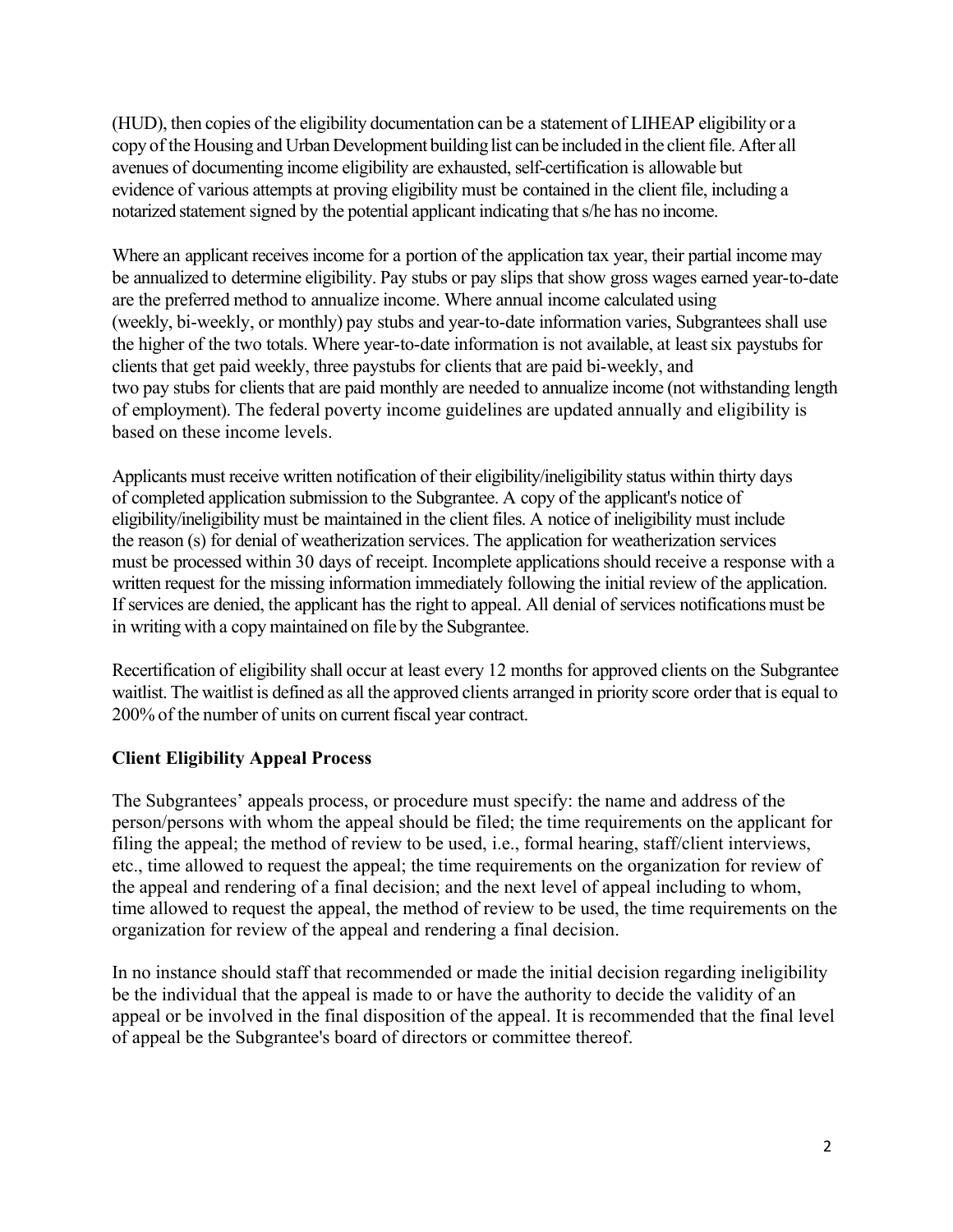#### **Describe what household eligibility basis will be used in the program**

A dwelling unit shall be eligible if it is occupied by eligible applicants and eligible structures as outlined in the V.1.2. Additionally, families that have a member who has received cash assistance payments during the preceding twelve-month period under Titles IV or Title XVI of the Social Security Act or applicable state or local law are eligible populations for weatherization assistance in North Carolina.

#### **Describe the process for ensuring qualified aliens are eligible for weatherization benefits**

All members of a household must provide a social security number in order to be approved for services. All social security numbers must be safeguarded and shall not be emailed without encryption. Individual Taxpayer Identification Numbers (ITIN) do not establish eligibility and shall not be used in the AR4CA database.

NCWAP does not require Subgrantees to verify citizenship or legal status. This is in accordance with the United States Department of Justice's Interim Guidance on Verification of Citizenship, Qualified Alien Status and Eligibility under Title IV of the Personal Responsibility and Work Opportunity Reconciliation Act of 1996 as applied to nonprofit agencies. Assumptions on citizenship or legal status based solely on race, creed, color, ancestry, or national origin are strictly prohibited.

# **V.1.2 Approach to Determining BuildingEligibility**

Procedures to determine that units weatherized have eligibility documentation

Residential dwellings including single family homes, manufactured homes, multifamily homes and shelters are eligible to receive services. Subgrantees must establish that dwellings are occupied by clients that are eligible to receive services and that proper authorization has been given to conduct work on the dwelling. Ownership of dwellings must be established by Subgrantees through the review and retention of real estate property tax records (in the case of site-built dwellings) or personal property tax records or title (in the case of manufactured homes). AR4CA client database determines if home has been previously weatherized and the date. Subgrantees check AR4CA database to see if client address has been previously weatherized and the database gives the address and the date.

No client-occupied dwelling shall be weatherized if it is being offered for sale. No renteroccupied dwelling shall be weatherized if it is being offered for sale unless it can be demonstrated that the residence will continue to be occupied by eligible tenants. No dwelling shall be weatherized if it is currently in foreclosure or if it is included in a bankruptcy of a client (bankruptcy does not always include loss of the dwelling).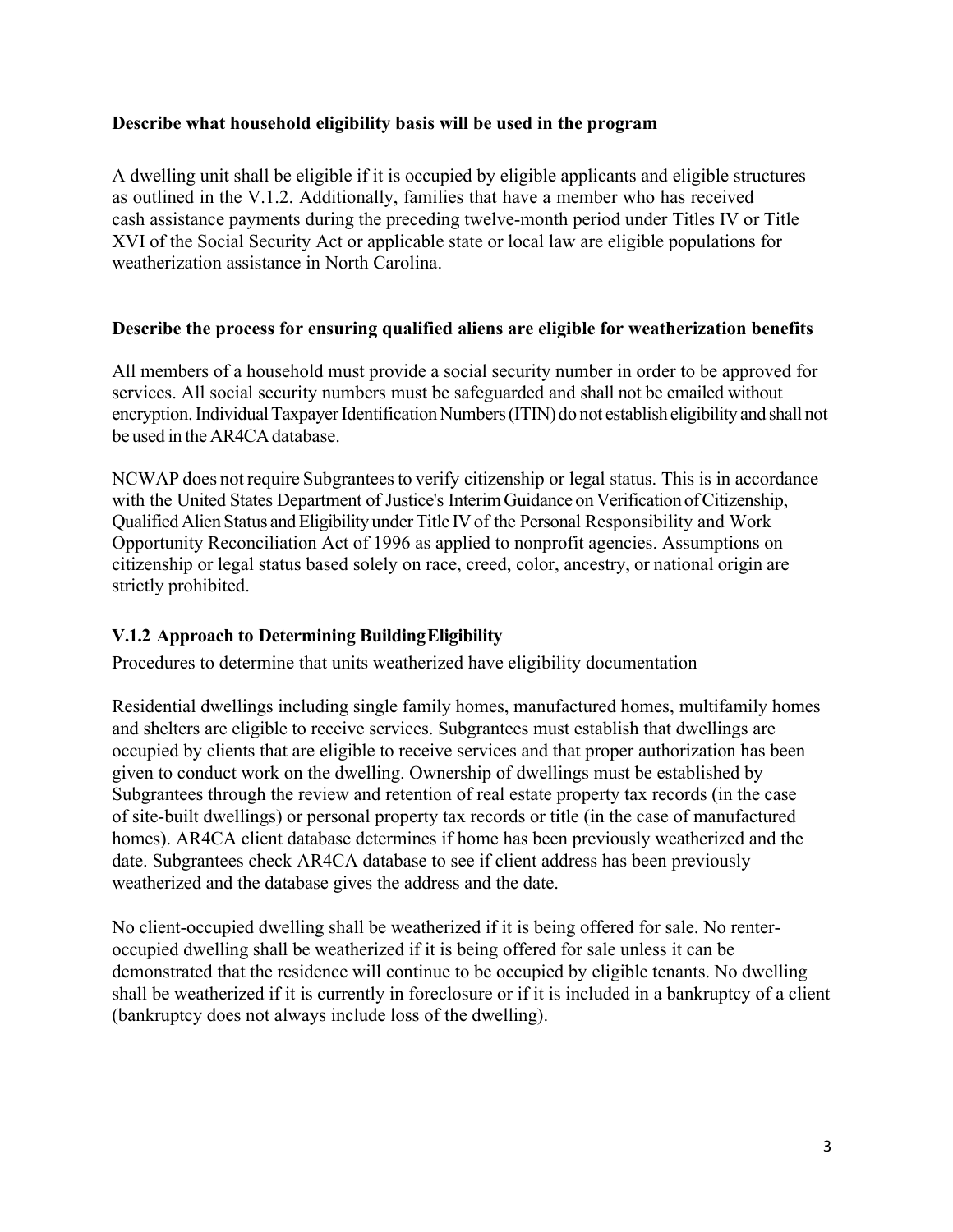#### **State Historic Preservation Office Compliance**

All grants funded by the Department of Energy (DOE) and the Low-Income Home Energy Assistance Program (LIHEAP) must comply with Section 106 of the National Historic Preservation Act to ensure that historic properties are taken into consideration and not inadvertently damaged or destroyed by the proposed work. (See 36 CFR 800 for the implementing regulations of the Advisory Council on Historic Preservation at www.achp.gov.) Historic properties are buildings, sites, structures, objects, and districts that are listed in the National Register of Historic Places or that are eligible for listing in the National Register. The State Historic Preservation Office (SHPO) within the Department of Cultural Resources is tasked with identifying historic properties and reviewing undertakings that may affect such properties. To that end, the North Carolina SEO has entered into a programmatic agreement with the State Historic Preservation Office to ensure adequate review of the projects and compliance with the federal preservation law. Please note that this does not apply to mobile homes.

Subgrantees verify that a dwelling is within or adjacent to an historic district at the following website[: http://www.hpo.ncdcr.gov/](http://www.hpo.ncdcr.gov/) (See lower right corner icon labeled "HPOWEB – Map Service")

Subgrantees will comply with State Historic Preservation Office guidelines as follows: 1) If any of the following measures are to be implemented (based on a Subgrantee's completed work order):

- a) anything requiring holes in the unit's weatherboard (siding)
- b) replacing wood windows
- c) replacing a wood front door
- d) solar thermal applications (not a typical WAP measure)

2) If any of these measures are applicable, and the dwelling is determined to be historic, then proceed as follows:

- a) forward an electronic version of the work order form or a scanned Subgrantee AR4CA work order and pictures of the home from all four elevations (if possible) t[o](mailto:energy.projects@ncdcr.gov) [energy.projects@ncdcr.gov f](mailto:energy.projects@ncdcr.gov)or review.
- b) the North Carolina State Historic Preservation Office will provide guidance/assistance regarding compliance and proper implementation for weatherization.

3) If any of the listed measures are not applicable, then proceed with the weatherization process.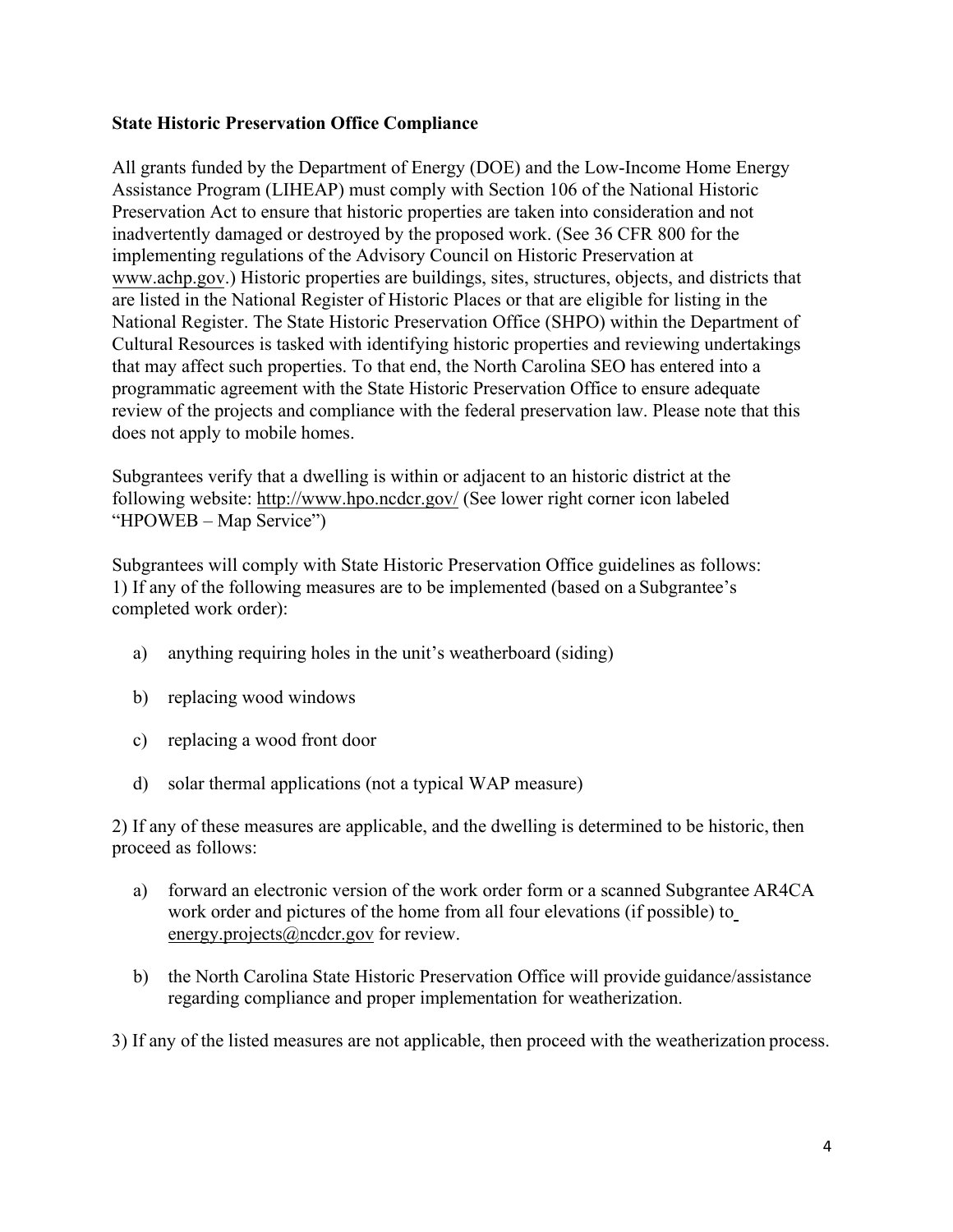#### **Describe Re-weatherization compliance**

Section 1011(h) of the Energy Act of 2020, will also amend 42 U.S. Code  $\S$  6865(c)(2) and remove the re-weatherization date, September 30, 1994, and create a "rolling" option.

Dwelling units weatherized (including dwelling units partially weatherized) under this part, or under other Federal programs (in this paragraph referred to as 'previous weatherization'), may not receive further financial assistance for weatherization under this part until the date that is 15 years after the date such previous weatherization was completed. This paragraph does not preclude dwelling units that have received previous weatherization from receiving assistance and services (including the provision of information and education to assist with energy management and evaluation of the effectiveness of installed weatherization materials) other than weatherization under this part or under other Federal programs, or from receiving non-Federal assistance for weatherization.

#### **Describe structures eligible for weatherization**

Residential dwellings including single family homes, manufactured homes, and multifamily homes are eligible to receive services. Subgrantees may also weatherize shelters. For the purpose of determining how many dwelling units exist in a shelter, 800 square feet of the shelter or each floor of the shelter will be counted as one unit. Prior to weatherizing a shelter, the Subgrantee is required to submit information to the grantee for review and written approval. Multifamily units do not comprise 20% or more of the total units reported annually. Multifamily projects will be submitted to DOE for approval.

Weatherization of non-stationary campers and trailers that do not have a mailing address associated with the eligible applicants shall not be allowed. The use of a post office box for non-stationary campers or trailers does not meet this requirement. We use AR4CA client database to determine if home has been previously weatherized and the date.

# **Describe how Rental Units/Multifamily Buildings will be addressed**

Renters are eligible for the weatherization program. Benefits of weatherization shall accrue primarily to the tenant. No rental dwelling unit shall be weatherized without first obtaining the written permission of the owner. Once the Subgrantee has entered into a Landlord Agreement with the owner, with the tenant as the third-party beneficiary, the Subgrantee may perform weatherization services on the unit. The agreement must contain certain restrictions for the owner, such as a negotiable period of not less than two years for raising tenants rent due to weatherization, and not evicting the tenant if they comply with all ongoing obligations to the owner. Lease-to-Own properties shall be treated as rental units until the ownership has been transferred. Vacant units may be counted as eligible units if the owner agrees, in writing, to rent those units to eligible households upon completion of work, or within 180 days, whichever is sooner.

The renters will be provided with a copy of the Landlord Agreement and will be referred to legal services agencies for disputes that cannot be handled through assistance from the Subgrantee. For a one-year period after the weatherization work on the unit is completed, rent cannot be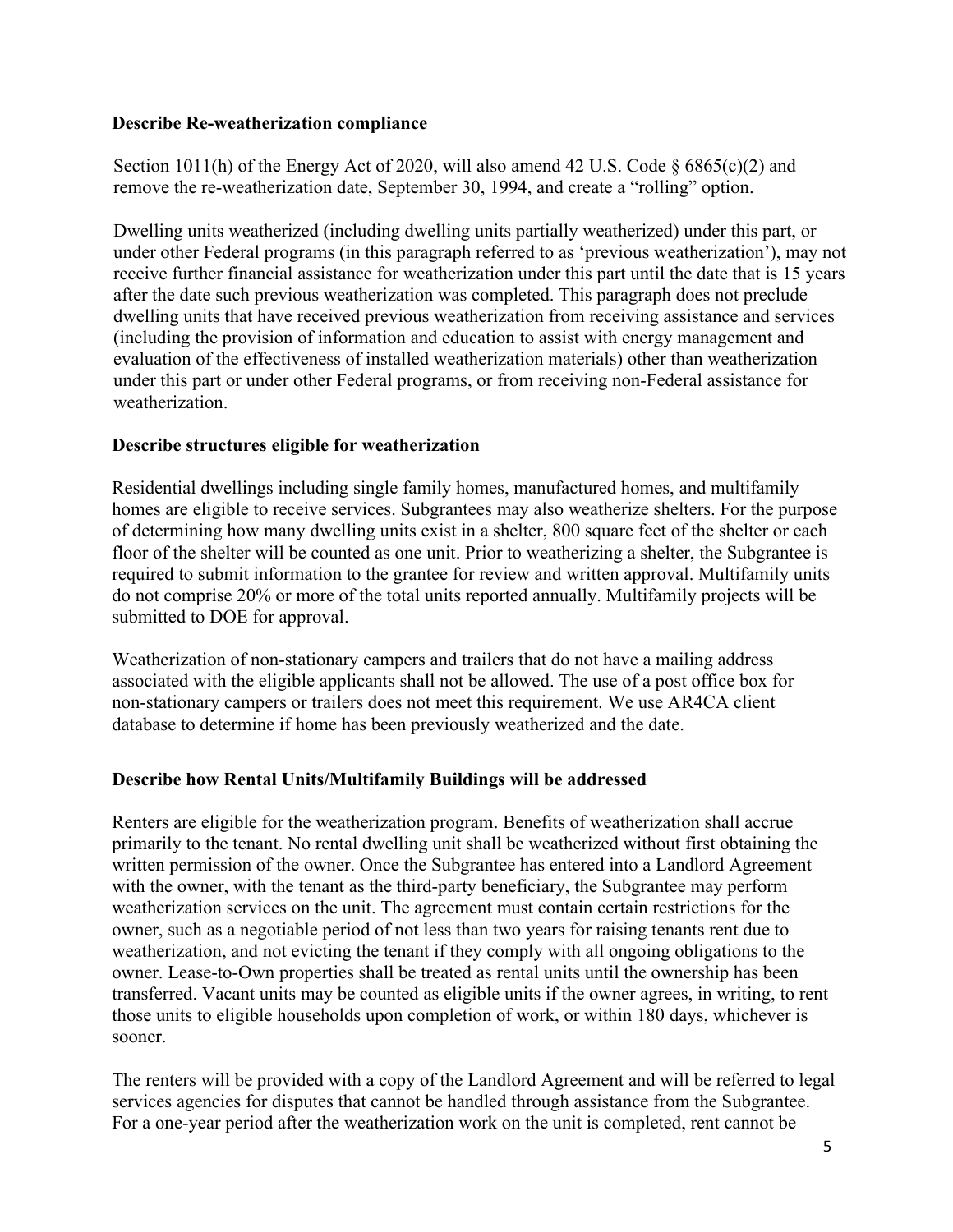increased, unless the increase is not related to weatherization services performed, as noted in 10CFR440.22(b)(3)(ii).

The Grantee must provide prior written approval for weatherization services on any property within the Grantee weatherization network which is owned or rented by a Subgrantee board member, staff member, subcontractor or family member thereof. Such request to the Grantee shall include a letter of support from the Subgrantee agency board of directors on agency letterhead and signed by the chair of the board which shall include the name of the subject person, their relationship to the Subgrantee, the address of the property and the fact that the board of directors is in support of the request for weatherization services sought.

Multifamily buildings are those containing five dwelling units or more. For multifamily buildings containing less than 25 units with units that are individually heated or cooled, either the Multifamily Priority List or the Weatherization Assistant shall be used to determine the proper work scope. In order to weatherize an apartment, all units in the affected building must be weatherized. Standalone small multifamily housing (duplexes, triplexes, and quadplexes) does not require prior approval from NCWAP. Groupings of four or more buildings on a single site that are owned by a single owner shall require prior approval from NCWAP. Small multifamily units are eligible for weatherization, provided that they meet the eligible client occupation minimum: 50 percent of a duplex, 66 percent of a triplex, or 50 percent of a quadplex. Additionally, Subgrantees may only count vacant units towards the 50 percent or 66 percent threshold when the building has been assisted by a state or federal program that restricts occupancy to households with incomes that qualify for the Program and where there is a reasonable expectation that the unit will be occupied by such a household within 180 days following completion of the project. Costs on these properties are limited by the percentage of eligible clients multiplied by the maximum cost-per-unit average. Unlike single family homes, the maximum cost-per-unit is a hard limit. The cost limitation excludes health and safety expenditures.

Multi-Family units containing five or more units make up less than 20% of the Grantee's weatherized units. If any such multi-family units are expected to be initiated, the Grantee, per WPN 21-1, 5.5.2, will submit necessary materials to the DOE Project Officer for approval prior to commencing work on the units.

For non-priority list multi-family buildings, the Subgrantees must contact NCWAP to begin the process of submitting data to DOE. Information submitted shall include:

1) Brief narrative with photos describing the building(s), including age, condition, number of units, spatial orientation(s), heating/cooling type (central or distributed) and condition, and any other notable conditions;

2) Building assessment sheets, such as lighting inventory; heating/cooling equipment and controls; air leakage determination; water usage information; combustion/CO/CAZ testing; insulation type and levels; base load analysis; windows and doors type and orientation; health and safety concerns, etc.;

3) Weatherization work order, project timeline, and projected costs (materials and labor), and any landlord contributions or buy down provisions. Landlords are required to contribute 50% of all HVAC costs associated with the multifamily project.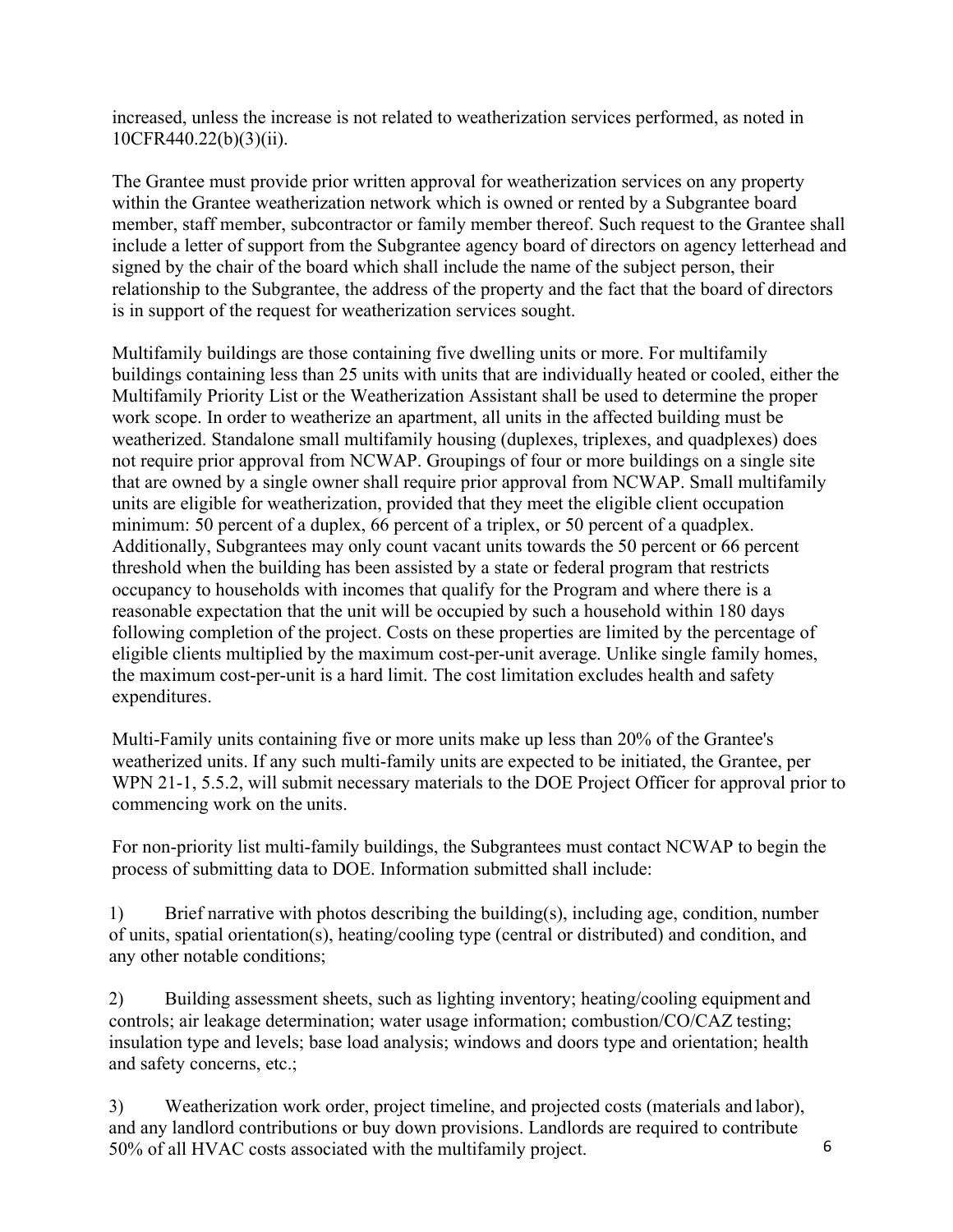4) Complete copy of the audit (if applicable) showing all inputs/outputs (or engineering assessments and report) including a narrative describing the methodology used to assess the building(s) (i.e., was every building individually audited, or were a sample audited and the others assumed to be the same).

#### **Shelters**

Agencies should determine the number of countable completions based on shelter regulations detailing that a weatherization provider may count each 800 square feet of the shelter as a dwelling unit or each floor level as one unit, as noted in 10 CFR 440.22(f).

#### **Describe the Deferral Process**

Certain conditions may exist which make weatherization of certain dwellings unfeasible. In such cases, work for eligible households shall be deferred until the conditions can be adequately mitigated or corrected entirely. Prior to deferral, agencies shall evaluate utility, state, federal, or other programs for possible means which could help prevent the property from being deferred. When deferral conditions exist and cannot be mitigated, Subgrantees shall notify the clients and attempt to pursue reasonable alternatives on behalf of the client, including making referrals. Deferrals and deferral reasons are tracked in our AR4CA Client Software.

Conditions requiring that a dwelling be placed on deferral status shall include but shall not be limited to: The dwelling has been condemned or major dwelling mechanical systems have been "red tagged" by local or state code enforcement officials or utility providers. The dwelling structure or its mechanical systems, including electrical and plumbing, are in such a state of disrepair that failure is imminent, and the conditions cannot be resolved cost-effectively. The primary heating system at the dwelling is non-functioning or is functioning improperly and is deemed unsafe and must be replaced, or major repairs are needed and there are insufficient resources available. Dangerous conditions exist due to high CO levels in combustion appliances which cannot be resolved within weatherization program guidelines. Moisture problems are so severe they cannot be resolved within program guidelines. Unsanitary conditions are present in the dwelling that may endanger the health and safety of dwelling occupants or weatherization personnel should weatherization work be performed. Household members report documented health conditions that prohibit the installation of insulation and other weatherization materials. Household members, guests, or pets maintained at the dwelling are uncooperative, abusive, or threatening to weatherization staff or contractors. The extent and condition of lead- based paint or similar hazards in the dwelling may potentially create health and safety risks if weatherization work is performed. Illegal activities are being conducted in the dwelling unit.

# **V.1.3 Definition of Children**

Definition of children (below age): **6** 

# **V.1.4 Approach to Tribal Organizations**

Assistance is made available to all low- income residents of the State without regard to tribal organization status, to the extent that funding is available.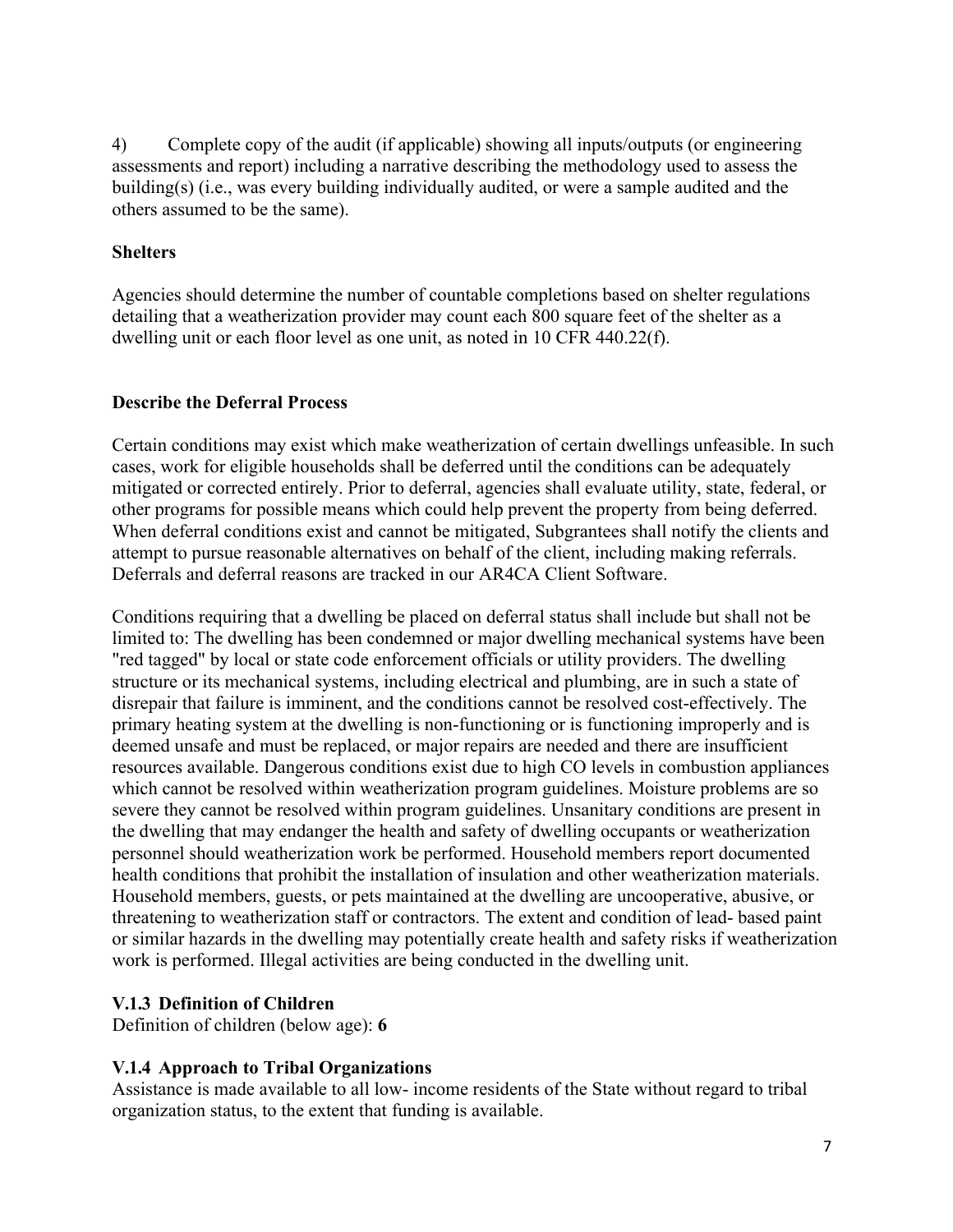# **V.2 Selection of Areas to Be Served**

NCWAP ensures that all areas of the State will have a Subgrantee assigned to provide weatherization services to the eligible population. The majority of Subgrantees provide services in multiple counties that generally conform to the traditional service areas of the selected community action agency or other nonprofit or public organization designated to provide services.

Currently, weatherization is administered through 20 Subgrantees comprised of 16 community action agencies, one regional council of government, two units of local government and one non-profit entity. Weatherization services will continue to be provided in each area by existing Subgrantees from year-to-year based on the successful performance of the Subgrantee on the previous year's contract. The public is provided an opportunity to comment on the performance of an existing Subgrantee's service level during the public comment period held prior to the annual public hearing and during the public hearing. A list of proposed Subgrantees along with the areas that they will serve, projected funding amounts and units to be completed is a part of the annual State Plan.

Pursuant to 10 CFR 440.14(c)(6)(ii) a funding allocation formula has been devised to distribute funds throughout the state. Fifty-one percent of the annual allocation of funds made available to North Carolina for weatherization services by the US Department of Energy are allocated to Subgrantees based on the number of low-income persons in their service area compared to the total number of low-income families in all areas served in the state. The number of low- income persons in the service area is based on the most recently completed census count. The remaining amount is allocated to Subgrantees based on the number of units produced by the Subgrantee in the previous year. This number will be reset when the number of people in poverty is revised during the census. The grantee reserves the right to temporarily re-allocate service territories for the remainder of the fiscal year of underperforming Subgrantees to another subcontractor currently under contract. The grantee reserves the right to re-allocate unused or underused funds from an underperforming Subgrantee to another subcontractor currently under contract.

Subgrantees may use DOE-purchased equipment (vehicles, insulation machines, infra-red camera, etc.) for non-federally funded programs that are similar to weatherization as long as the following criteria are met:

1) The program is not set up as a fee for service for non-income-qualified weatherization households with the intent of generating unrestricted income; and

2) The clients served are similar to the clients served under the weatherization program.

# **V.3 Priorities**

The number of occupied dwellings in North Carolina based on these eligibility criteria far exceeds the limited funding available to provide weatherization services. Subgrantees are required to provide priority for weatherization services for persons in certain categories. Priority is given to weatherizing dwelling units that contain a family unit which includes one or more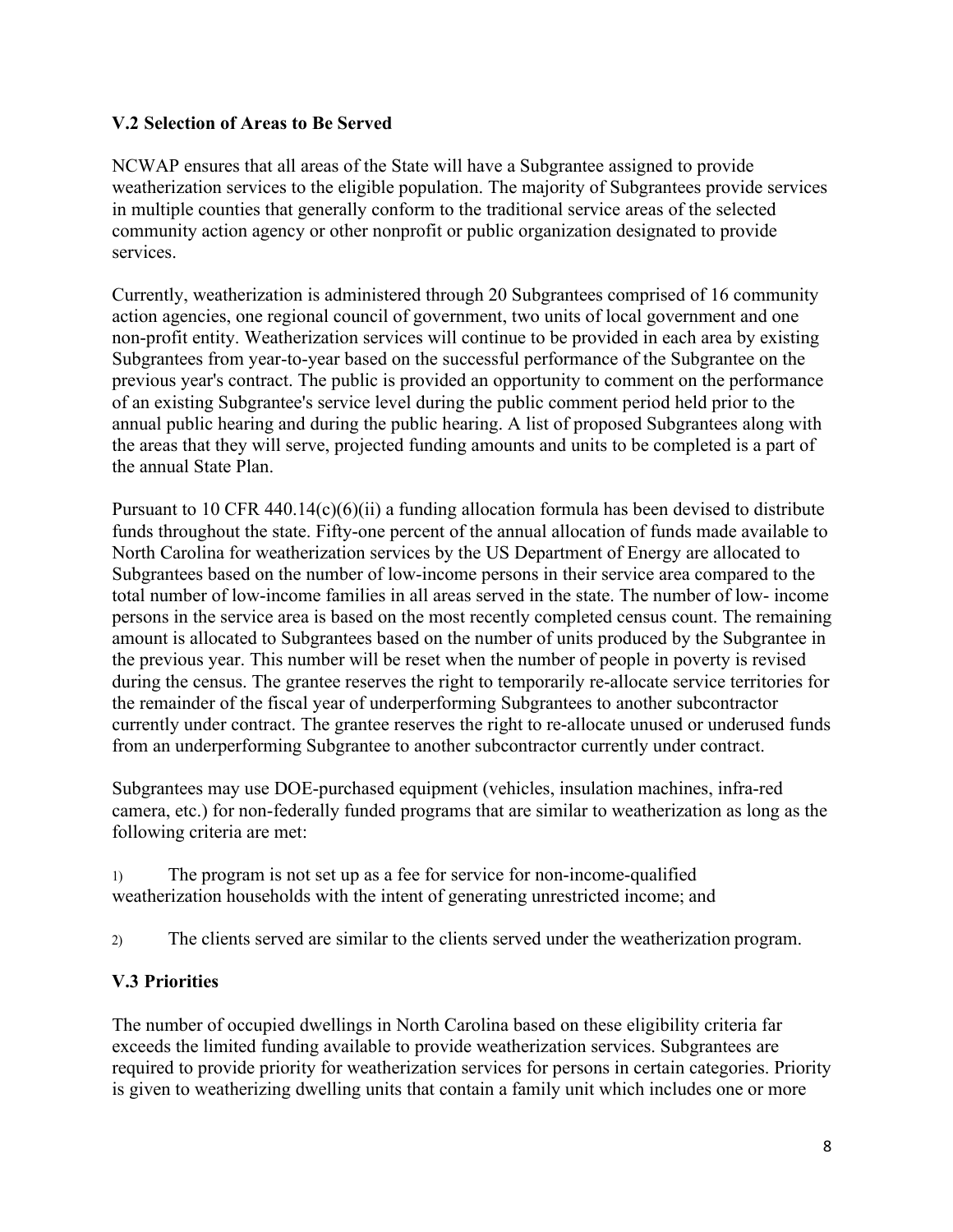elderly persons (60 or more), persons with disabilities, a child (under the age of 6); households that have a high energy burden (over 15% of annual income expended on energy costs), energy intensity (energy usage per square foot), and households that are high residential energy users (use electric strip heat as the primary heat source).

A priority waiting list of households to be served is required to be maintained by each Subgrantee using a statewide priority rating tool that assigns a greater number of points to households containing priority populations. The Subgrantee will be required to review and prioritize applicants on a regular basis, at least every year and no more often than once a month, in order that those applicants with the highest priority ranking will be served. Applicants not receiving sufficient priority ratings for the period reviewed will remain eligible for the following fiscal period.

Subgrantees have some flexibility in prioritizing applications by county or within the entire service area, whichever helps the Subgrantee use the work crews or contractors in the most costeffective and operationally efficient manner. This system was developed to assure that households meeting priority status receive weatherization services in a timely manner. Each Subgrantee will be responsible for ensuring that major political subdivisions of its service area receive the same outreach, intake opportunities and weatherization services relative to their share of eligible household population. Each Subgrantee must demonstrate the capacity to locate, identify and provide services to eligible households throughout its service area.

Finally, North Carolina will encourage Subgrantees to prioritize assistance to properties where other housing resources can be leveraged, particularly those that also meet one or more of the other priorities such as increasing energy efficiency, minimizing the impact of high energy costs, reducing utility bills and providing for the comfort and safety to low- income households throughout North Carolina.

# **V.4 Climatic Conditions**

Grantee uses heating degree day info and references: [https://www.eia.gov/energyexplained/units](https://www.eia.gov/energyexplained/units-and-calculators/degree-days.php)[and-calculators/degree-days.php](https://www.eia.gov/energyexplained/units-and-calculators/degree-days.php). EIA Degree Days Calculations document attached to SF424 in PAGE. We use Weatherization Assistant software Weather File that has NC split into 6 regions that determine the affect of climate on weatherization eligible units.

Most of North Carolina has a humid subtropical climate. The climate in the higher elevations of the Appalachian Mountains is subtropical highland. Climate varies with altitude, so the State's coastline is naturally warmer than the mountains in the west. During July, most of the state has an average daytime temperature of 90°F. During January, the daytime average temperature is near 50 °F. When conducting a computerized audit, Subgrantees select the weather station closest to client's dwelling to ensure that climatic variations are considered with determining what is cost effective.

# **V.5 Type of Weatherization Work to be Done**

All energy efficiency work is being performed in accordance with the DOE approved energy audit procedures and 10 CFR 440 Appendix A. The following is the official guide for NCWAP: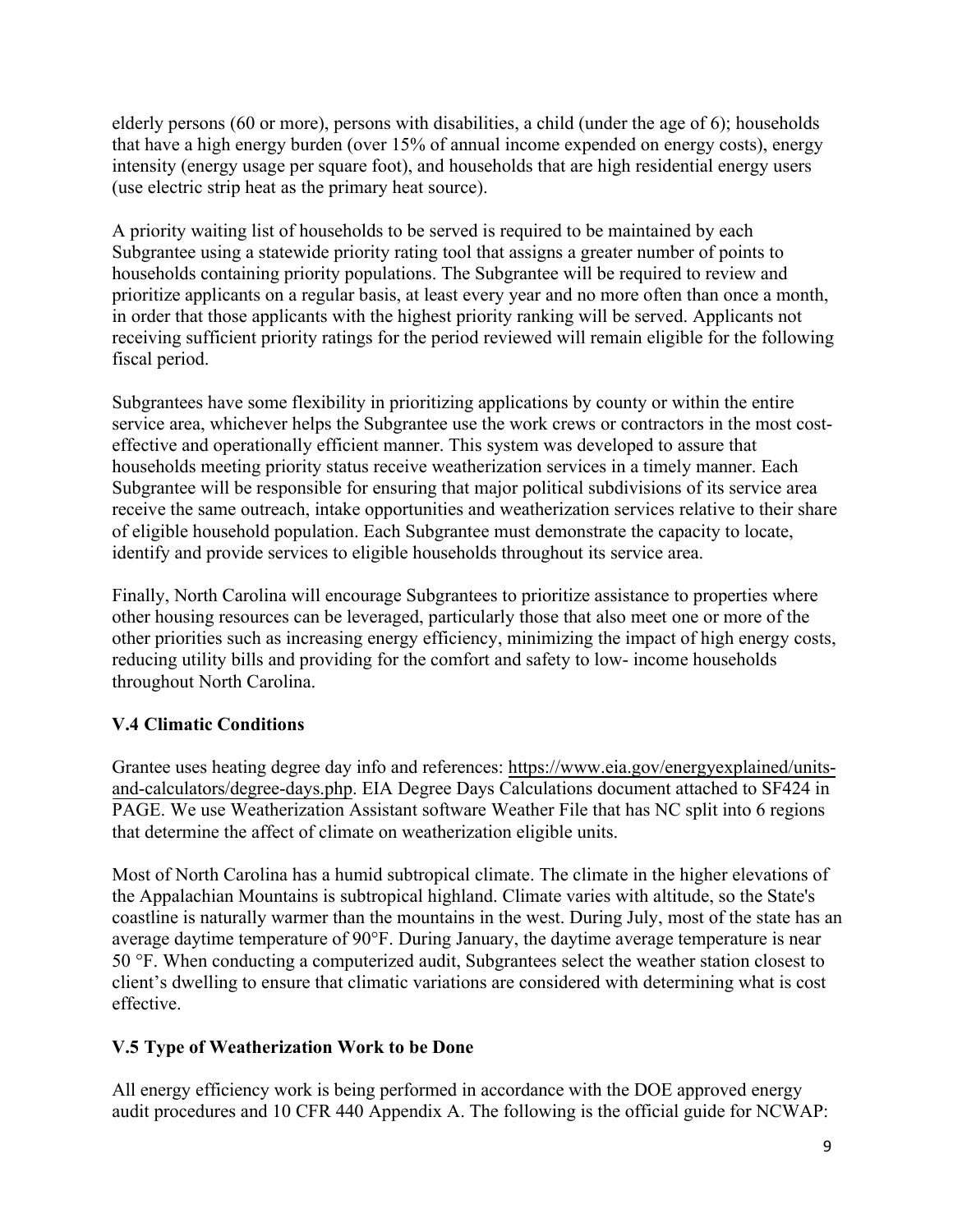North Carolina Weatherization Installation Standard Work Specifications (NC WISWS) and is incorporated by reference in the Subgrantee contracts and subcontractor agreements respectively:

\*\*\*

#### *Subgrantee Contract Language*

The purpose of this Grant Agreement is to provide the Subgrantee with funds to operate (1) a Weatherization Assistance Program to provide weatherization services for low-income families to help reduce household energy costs pursuant to 10 CFR Part 440 ("Weatherization Services") and (2) a Heating and Air Repair and Replacement Program to provide for the inspection, repair and replacement of heating and air systems for low income residents pursuant to 45 CFR Part 96, Subpart H ("HARRP Services") in accordance with the most recent version of the *North Carolina Weatherization Assistance Program & Heating and Air Repair and Replacement Program Budget and Program Guidance, North Carolina DOE State Plan, and North Carolina Weatherization Installation Standard Work Specifications* issued by the Department, and any subsequent revisions (the "Program Guidance"), WPN 15-4, applicable sections of 2 CFR 200, and this Grant Agreement.

The undersigned represent and warrant that they are authorized to bind their principals to the terms of this Contract.

\*\*\*

#### *Subcontractor Contract Language*

The Subcontractor agrees to provide the services and materials referenced below. The price listed in Schedule B for these services must include all standard support and finishing materials referenced in the descriptions. All services must be in accordance with the *North Carolina Weatherization Installation Standard Work Specifications* (NC WISWS). The undersigned represent and warrant that they are authorized to bind their principals to the terms of this Contract.

\*\*\*

The NC WISWS was approved by DOE in January 2019 and the revised version is pending approval. Administrative guidelines are found in the NC Weatherization Assistance Program and Budget Guidance. By signing their contracts to perform weatherization services, Subgrantees acknowledge that they, and their applicable subcontractors, will abide by the details in these Program Guidance documents and any subsequent revisions made thereto.

#### **V.5.1 Technical Guides and Materials**

The most recent field guide was approved in January 2019 and the revised version is pending approval.

# **V.5.2 Energy Audit Procedures**

#### **Audit Procedures and Dates Most Recently Approved by DOE.**

NCWAP conducts Weatherization Assistant 8.9 NEAT/MHEA Audits for 100% of DOE jobs and 5% of LIHEAP jobs. NCWAP has implemented the two-week Energy Auditor Certification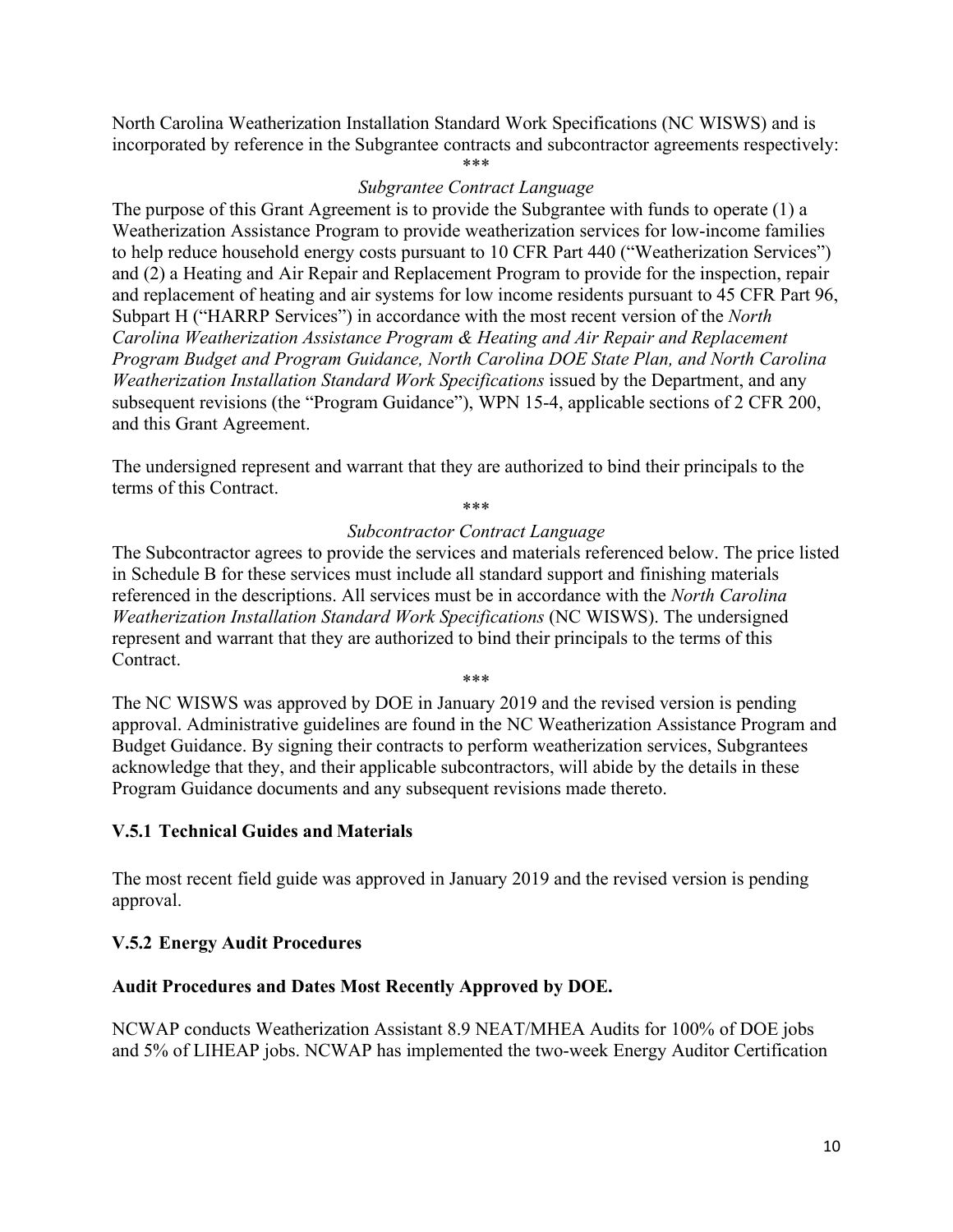requirement for all Energy Auditors. Due to the transition to 100% DOE NEAT/MHEA Audits, we have extended the period for Energy Auditor Certification to June 30, 2023.

Multi-Family units containing five or more units make up less than 20% of the Grantee's weatherized units. If any such multi-family units are expected to be initiated, the Grantee, per WPN 21-1, 5.5.2, will submit necessary materials to the DOE Project Officer for approval prior to commencing work on the units.

# **V.5.3 Final Inspection**

A final inspection of the installed measures must be conducted by Quality Control Inspectors (QCI). Subgrantees will use Independent QCI or Independent Auditor/QCI. For Independent Auditor/QCI, we increase monitoring to 10% for those situations. Agencies typically have QCI final inspector on staff that is different from the auditor. The QCI signature is documented on the Grantee prescribed final inspection sheet for each completed unit prior to close out of the unit and the reporting of it as complete in the Grantee supported data reporting system. The final inspections shall be aligned with the SWS and the Subgrantee contracts and subcontractor agreements cite that work must align with the SWS (Standard Work Specifications). QCI's shall possess the knowledge, skills and abilities in the National Renewable Energy Laboratory (NREL) Job Task Analysis for Quality Control Inspectors. All QCI's must be certified as a Home Energy Professional Quality Control Inspector. During periods, the Subgrantee does not employ a QCI on staff; it will contract with a private QCI or will utilize QCI from another Subgrantee to perform required QCI services. QCI is required to have Energy Auditor Certification. Subgrantees require new final inspectors to have QCI certification within one year of hire. NCWAP has implemented a Quality Assurance Plan -- 3-Strike Removal Rule for QCI's that have repeat findings.

For Closed Jobs at Monitoring: If there are repeat findings from a QCI, additional training will be required. If after successfully passing additional training, the QCI continues to have repeat findings, NCWAP will not accept any final inspections signed by that QCI and the QCI will be required to complete the following steps:

Step 1: Counseling: NCWAP will schedule a counseling session with the QCI.

Step 2: Additional Training: As a result of counseling, the QCI must attend and pass mandatory additional training.

Step 3: Removal from QCI Final Inspections: If the QCI is unable or unwilling to perform to the standards set by NCWAP, they will no longer be allowed to conduct QCI Final Inspections for NCWAP for a minimum of two program years. After the completion of the two-year period, the employeemay request to be reinstated into the role of QCI. The request to be reinstated must include the corrective action steps that were taken and justification. The request will be approved or denied by NCWAP.

NCWAP also reserves the right to reject work from Energy Auditors or Subcontractors that have repeat findings.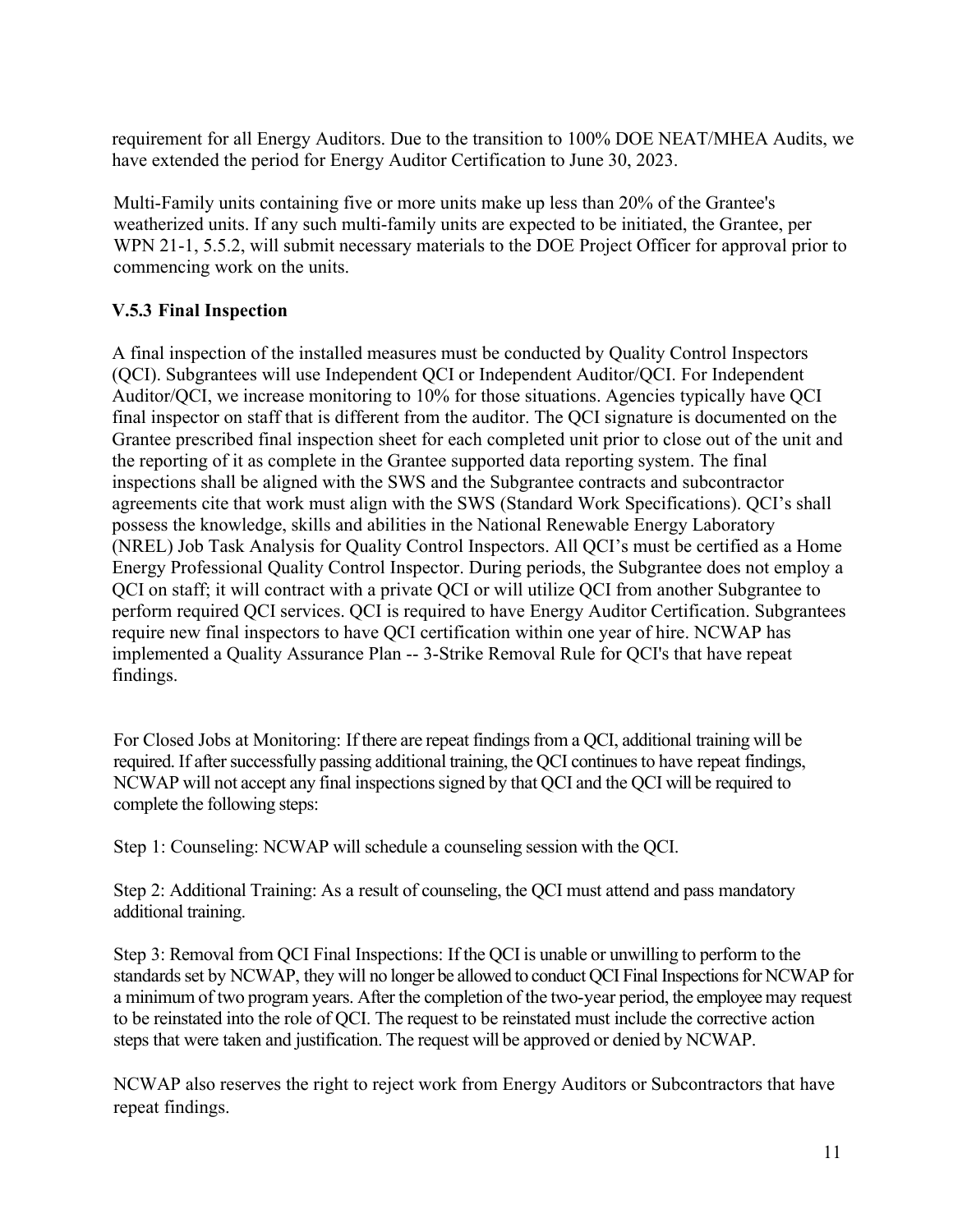By signing the WAP Contract, which includes Schedule B Scope of Work, the Subgrantee agrees that all WAP work including audits/testing, installation of energy conservation measures, health and safety measures, incidental repair measures, and final inspections will be performed in compliance with the NCWAP Standards.

The Grantee shall require that certified QCI are identified in the Subgrantee yearly application and this certification shall be verified on the Building Performance Institute Website. Monitoring shall confirm that only certified QCI are performing final inspections. If monitoring reveals the QCI are not adhering to the alignment with the SWS or the certification requirements, a programmatic finding shall be issued to the Subgrantee which will require a Corrective Action Workplan. Additionally, training will be identified to remedy the deficiency with the QCI in question and additional Grantee monitoring will be required.

The final inspection must include the certification that any mechanical work performed, and that installed weatherization work has been completed in a workmanlike manner and in accordance with the priority determined by the audit procedures required by 10 CFR 440.21. The original energy audit, work order (and subsequent change orders), and all invoices previously submitted to the Subgrantee must be available during the final inspection to ensure all planned measures were performed and completed. All invoices must be reconciled with the work orders and must be paid by the Subgrantee before the job can be submitted for reimbursement. The Grantee reserves the right to require a Subgrantee to produce all invoices at final inspection if not doing so has previously been shown to be problematic for that Subgrantee. Final inspections must be performed by someone other than the person who installed the primary weatherization measures. The Quality Control Inspector is encouraged not to also serve as the Energy Auditor for the same dwelling. If this is not possible, the Subgrantee shall be subjected to additional monitoring by the Grantee.

Subgrantee and contractor work quality expectations are outlined in our SWS and incorporated by reference in the Subgrantee contracts and subcontractor contracts.

#### **V.6 Weatherization Analysis of Effectiveness**

An annual risk assessment is performed before contracting with the Subgrantees. This assessment is used to assess effectiveness in final inspections, finance, and staffing. Blower door reductions percentages are used as a proxy for energy savings and risk is assessed in blower door numbers averaging under 20%. If the blower door decrease number is under 20% of pre blower number, we determine from other factors if adequate reduction has taken place. If a Subgrantee is determined to be medium or high risk, they must complete a Corrective Action Plan (CAP). Subgrantee risk is analyzed by monitoring results, findings, ability to spend funds, CPU average, and Key Staff Turnover (Exec Dire, Fiscal Dir, Prog Mgr). The CAP must address the root cause of the deficiency and the specific steps that shall be taken to ensure improvement. These steps may include additional oversight by agency management, additional training, or staff reorganization. The Grantee approves the CAP and follows up on any issues during monitoring. Subgrantee effectiveness is evaluated through monitoring and "if" there are deficiencies they are addressed with findings and corrective actions. Subgrantee risk is analyzed by monitoring results, findings, ability to spend funds, CPU average, and Key Staff Turnover.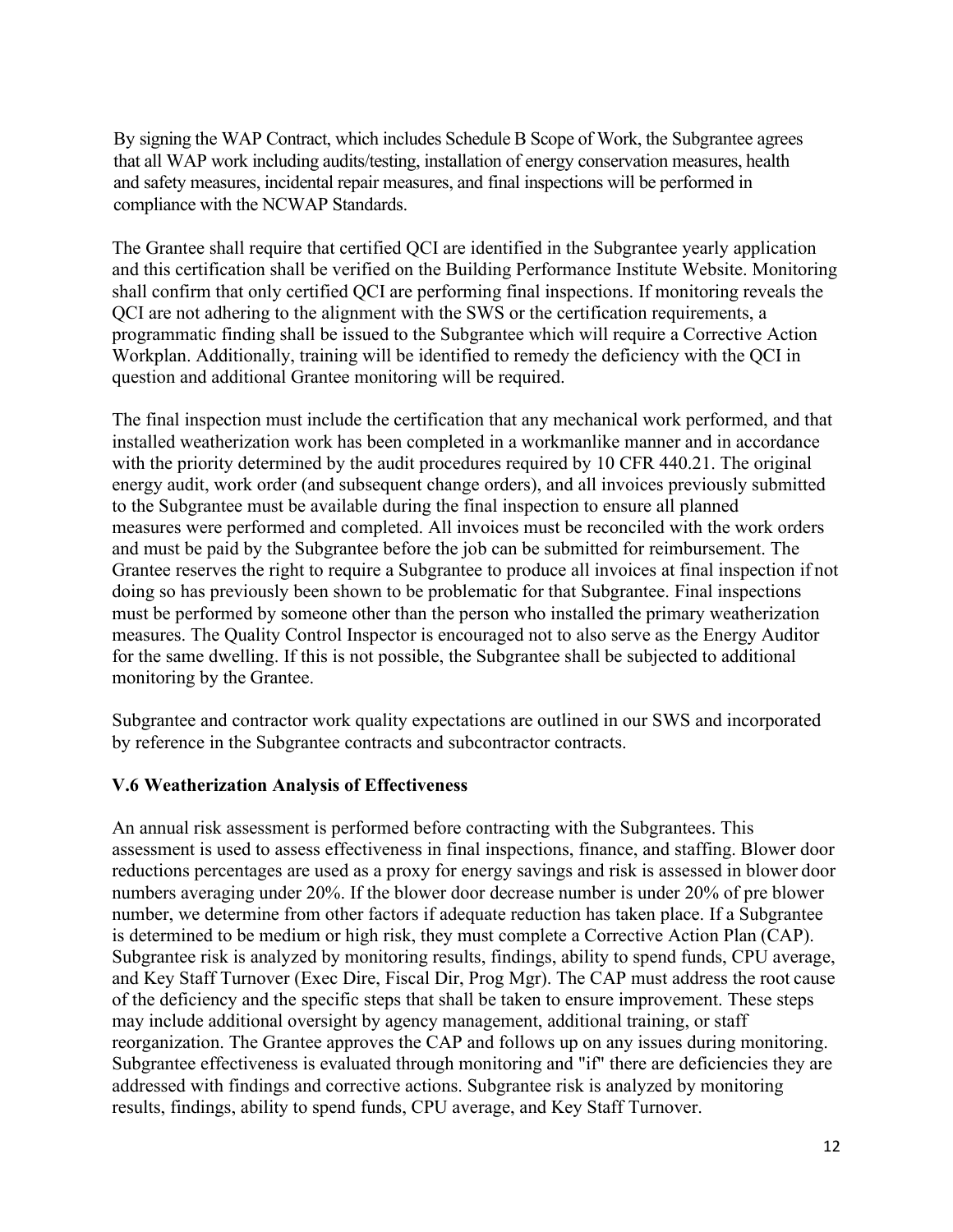Subgrantee effectiveness is evaluated through monitoring and "if" there are deficiencies they are addressed with findings and corrective actions. All Subgrantees' production is tracked in the AR4CA database and compared at mid-year. Those not meeting expectations are contacted and receive additional guidance to assist them in meeting production goals. NCWAP uses these interactions and monitoring visits of multiple agencies to assist in determining and prioritizing training needs for the network. All Subgrantees' financial performance is tracked monthly and compared monthly as a part of the monthly reimbursement process. Those not meeting expectations are contacted and receive additional guidance to assist them in meeting goals. NCWAP uses these interactions and financial monitoring visits of multiple agencies to assist in determining and prioritizing training needs for the network.

All Subgrantees' effectiveness is evaluated in more detail through their performance in both financial and programmatic monitoring, and "if" there are deficiencies they are addressed with findings/corrective actions. Grantee financial and programmatic analysts follow up with Subgrantees to ensure implementation of guidance is effective and progressing.

The NCWAP Energy Efficiency Program will be accessing the post-Weatherization energy savings for three additional Subgrantees in PY22. This program evaluates weatherization work installed by Subgrantees and provides strategies to increase program efficiencies. We will compare productivity and energy savings, and the comparisons will be used to develop training and technical assistance activities to increase those savings.

# **V.7 Health and Safety**

Health & Safety is at 19.2% average per job and supplemented with leveraged funds from other organizations. Cost controls are managed in the agency's monthly expenditures submitted to the state and they cannot exceed the H&S budget amount. In AR4CA client database, we can track H&S expenses per job.

We solicit information on health concerns from high-risk clients on the data collection form during the initial audit and the client self-reports. We have amended field procedures to distinguish Evaluate Clean and Tunes (ECT) to be energy conservation or health & safety. Evaluate Clean and Tune is performed on HVAC systems by licensed HVAC contracted as warranted. As warranted means HVAC professional evaluates system to determine if unit can be cleaned and tuned for continued use or not. If the system cannot be cleaned and tuned for continued use and the repairs exceed 1/3 of replacement costs, the unit will be replaced without a clean tune. The clean and tune is completed after proper evaluation within the approved Energy Audit Tool. Prior to replacement, attempt to cost justify as an ECM is completed via Energy Audit. Minimum combustion gases testing standards are according to BPI Combustion Appliance Zone Testing procedures. We allow Radon testing in Zones 1&2. We advise clients of health risks to SPF and other sealants and they advise worker if this would be a problem for them; this is self-reported. New auditors are trained on H&S guidelines listed in Field Standards. Trained by: Community Housing Partners (CHP), WAP Conferences, and Programmatic Analysts/State Monitors. We address various H&S issues with client at Client Education during Intake or Initial Audit.

NCWAP At Risk Occupants are: 1) occupants over 65 years of age; 2) occupants with disabilities; and 3) occupants with pre-existing health conditions. This expanded definition applies with regards to H&S HVAC installations in the absence of safely operating HVAC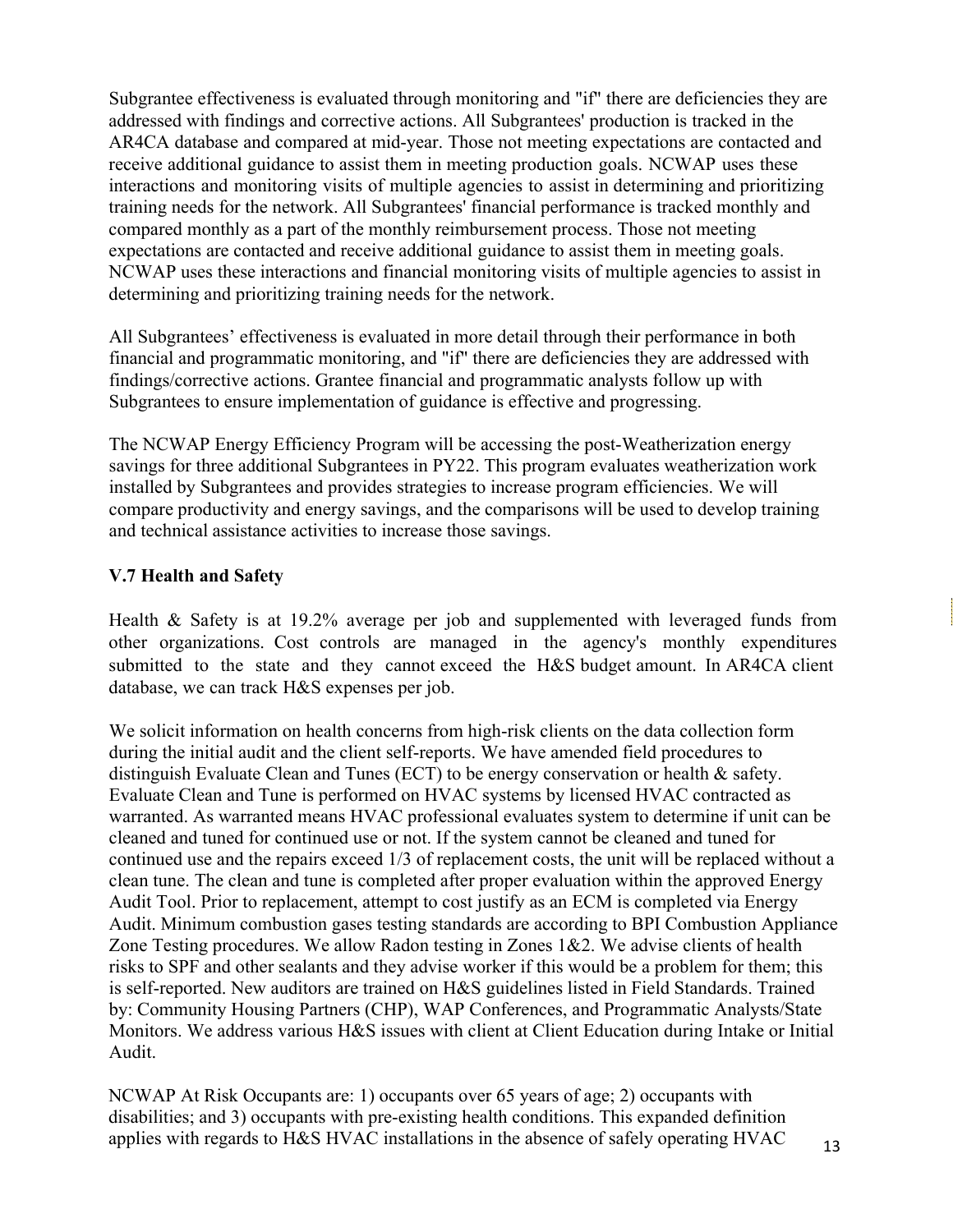systems or repair or replacement of HVAC systems not operating safely.

Treating/encapsulating asbestos is conducted by AHERA certified professionals on case-by-case basis when other program funds allow.

We provide Radon informational pamphlet to client at Initial Audit. Client signs form at Initial Audit stating they have received pamphlet.

# **V.8.1 Overview and Organization**

The North Carolina Weatherization Assistance Program is administered by the North Carolina Department of Environmental Quality Energy Group. The Weatherization Manager oversees the work of the Weatherization Assistance Program. Reporting to the Program Manager are three Programmatic Analysts, one Trainer/Lead Programmatic Analyst, and one Fiscal Supervisor; the Fiscal Supervisor oversees: one Grants Administrator, one Administrative Assistant, and two Fiscal Analysts.

# **V.8.2 Administrative Expenditure Limits**

Sec. 1011(g) of the Energy Act of 2020 (Division Z of P.L. 116-260) includes language that will amend 42 U.S. Code  $\S$  6865(a)(1) language on administrative funds. The DOE administrative cost category is now at 15 percent.

DOE will allocate the 15 percent, with a direct split between the Grantee and its Subgrantees. Not more than 7.5 percent may be used by the Grantee for such purposes, and not less than 7.5 percent must be made available to Subgrantees by the Grantee.

The LIHEAP administrative cost category is 10 percent; 5 percent for the Grantee and 5 percent for the Subgrantee.

Consistent with past practices, DOE includes the provision where a Grantee may provide in its annual plan an additional 5 percent for administration for recipients of grants of less than \$350,000. The Grantee must determine that such recipient requires the additional amount to effectively implement DOE's administrative requirements.

Also consistent with past practices, Grantees must only use the new PY total allocation funds in determining the administrative allowances, as any carryover funds have already had administrative costs allocated. Unexpended funds in administrative category accounts may be carried over from the previous budget period within the award, provided there is sufficient support and justification for their continued use. Grantees can also choose to include any administrative carryover funding into the Program Operations category and/or provide a portion of their Grantee administrative funds to Subgrantees.

# **V.8.3 Monitoring Activities**

The Grantee maintains qualified personnel to monitor the fiscal and programmatic activities of the Subgrantees. A comprehensive monitoring plan (closed and in-progress jobs) has been developed that requires the evaluation of all aspects of the program at the Subgrantee level and allows the Grantee to accurately track Subgrantee performance levels throughout the contract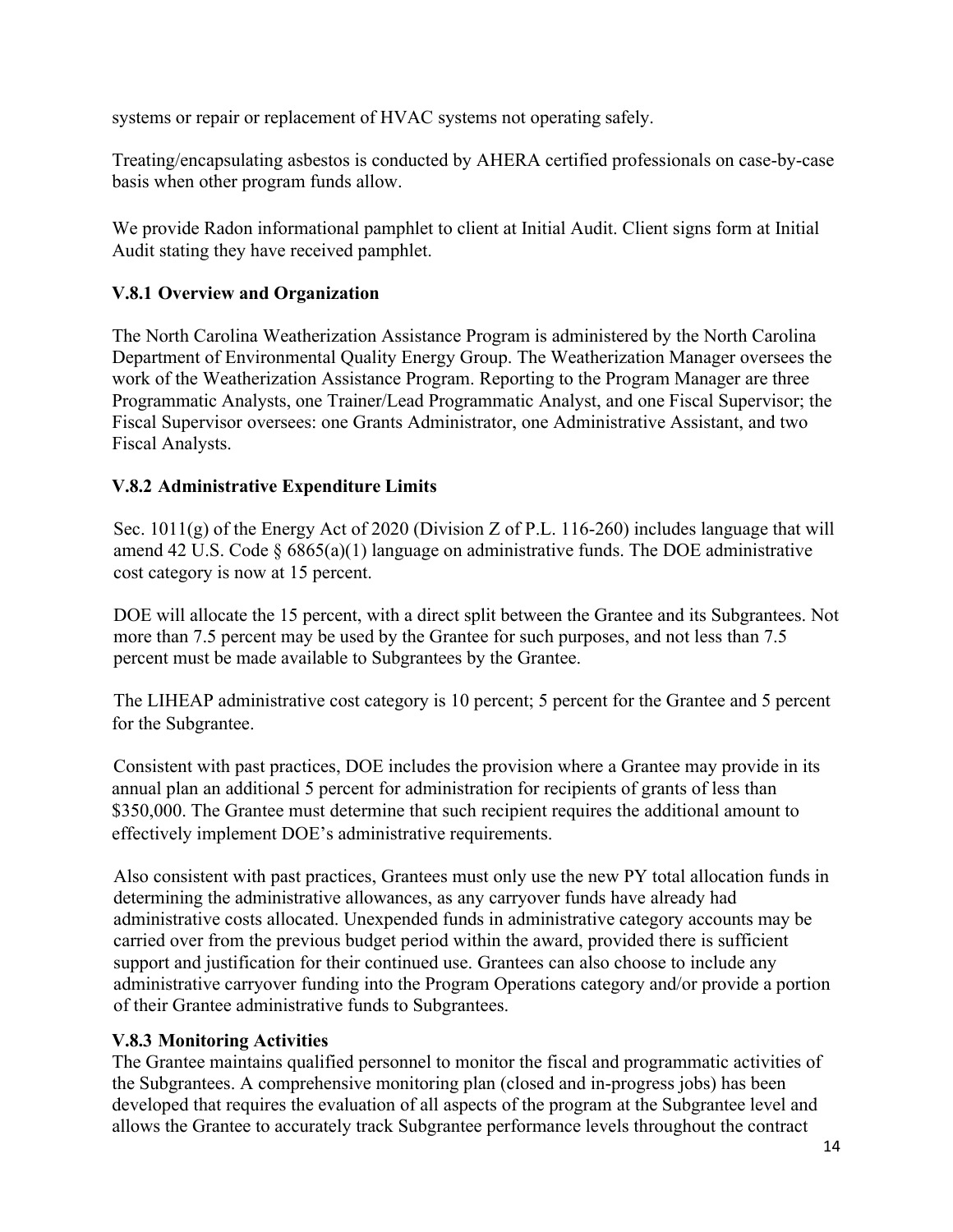period. Monitoring budget is up to 10% of Administrative/Training & Technical budgets. This plan allows the Grantee to track Subgrantee performance and provides for the tailoring of monitoring activities so that all agencies will receive the level of training and technical assistance appropriate to their level of performance. Grantee provides additional monitoring to Subgrantees with significant deficiencies. We provide training via webinars, conferences, onsite training, and through CHP. The Training Plan manual has been revised.

NCWAP's Fiscal Analysts will conduct fiscal monthly budget monitoring for each Subgrantee and desktop monitoring for Subgrantees. Desktop monitoring focuses on fiscal and administrative compliance with all applicable federal and state WAP rules, regulations, and laws. The financial analysts have received training in 2 CFR 200 and related OMB guidance to ensure that they can provide adequate monitoring. The analysts perform required desktop monitoring activities to ensure Subgrantee contract compliance during the period of the contract. Desktop monitoring activities includes an examination of financial records to determine compliance with federal, state and local policies. The Fiscal Analysts review Subgrantee financial audits yearly and issue Auditing Financial Findings letter on any relevant findings.

NCWAP's Quality Control Inspectors (QCI) will conduct desktop monitoring for each Subgrantee annually. QCIs review the client files for completed jobs to include but, not limited to: client eligibility verification, quality of work, initial audits, NEAT/MHEA audits, jobs costs, ASHRAE forms, pictures, and final inspections. The grantee will inspect 5% of the client files for completed jobs weatherized in the program year. Grantee will increase monitoring from 5% to 10% when the auditor and the QCI are the same person. QCI issues findings and trends for concern to non-compliant Subgrantee agencies.

When problems or weaknesses are discovered as a result of a fiscal or technical monitoring visit, they shall be outlined in a monitoring letter to the Subgrantee with a list of findings, recommendations for resolving the problem, and an appropriate timetable for taking corrective action. This letter shall be issued within 30 days after the monitoring visit. The Subgrantee is required to respond to the findings letter with written corrective action plans to resolve the noted findings. When observations are made that suggest training or technical assistance is needed, the monitor will recommend appropriate actions that must be taken to assist the Subgrantee in resolving the problem. Assistance will be provided by grantee staff or other training and technical assistance resources. These processes shall also apply to QCI certified personnel if they fail to adequately inspect to the most recently approved DOE field guide. If the failings are technical in nature, the deficiencies may be reported the Building Performance Institute for additional remediation.

Any problems or weaknesses identified in a Subgrantee's program and outlined in a monitoring report will remain in an active status until satisfactorily resolved by the Subgrantee and a written response submitted to the Grantee. A subgrantee with an active status monitoring report will be subject to additional and more frequent monitoring visits until problems and weaknesses are resolved. Noncompliance findings, if not resolved within forty-five days, shall be reported to the DOE project officer. Sensitive or significant noncompliance findings will be reported to the DOE project officer immediately. Subgrantees unable or unwilling to meet federal and state contracts and performance requirements will be suspended or terminated in accordance with federal and state regulations.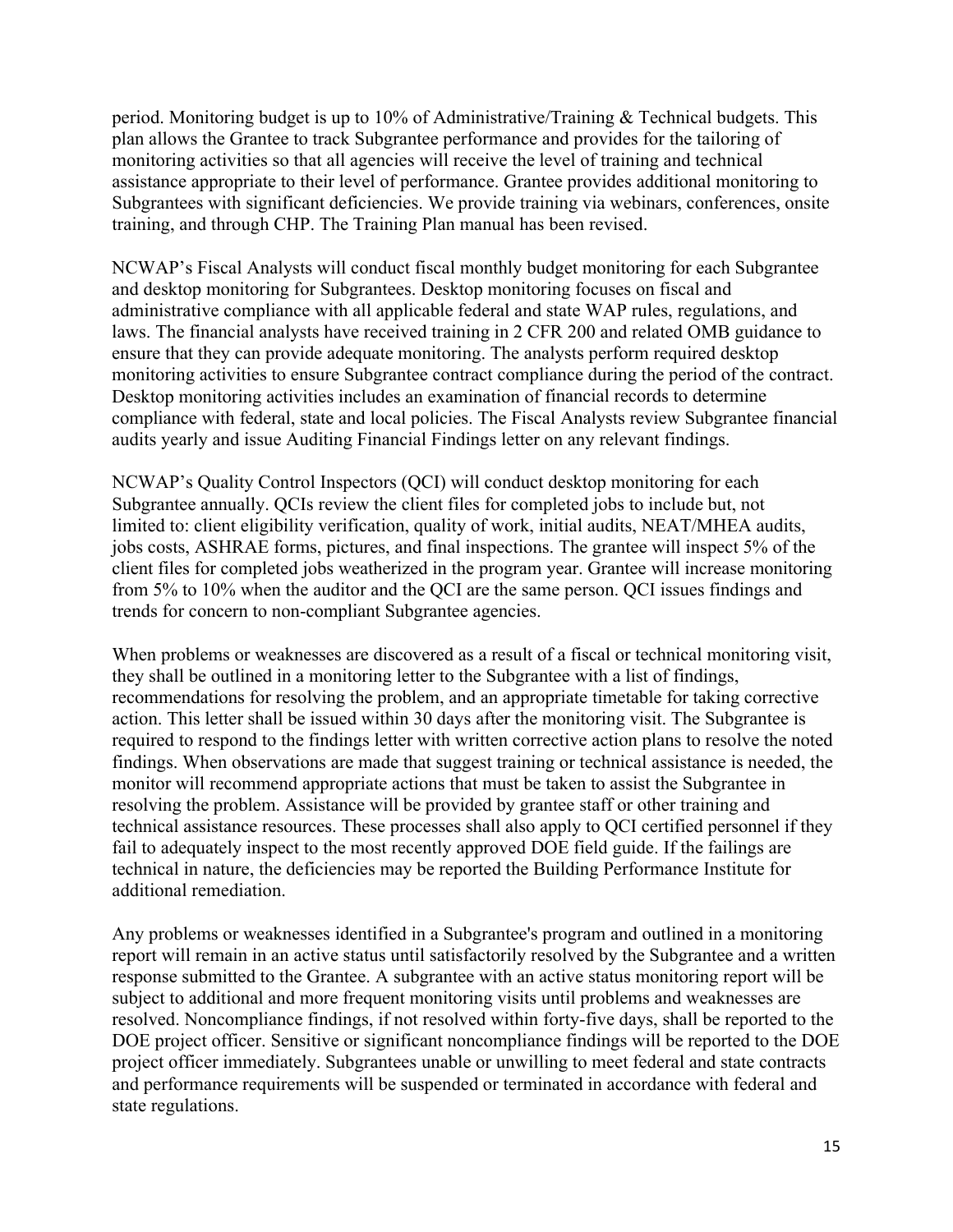Monitoring results will be analyzed annually, and the results used in planning for training and technical assistance activities, determining the future status of the Subgrantee as an approved service provider and developing a monitoring plan for the subsequent contract year. NCWAP will return to onsite monitoring when COVID-19 social distancing restrictions are lifted.

#### **Accountable Results for Community Action (AR4CA)**

Accountable Results for Community Action (AR4CA) is the weatherization management tool used by NCWAP and its Subgrantees. AR4CA is a comprehensive, web-based system that allows Subgrantees to track job progress, monitor job spending, and supply information used in federal reporting. Subgrantees should use AR4CA to assist in establishing eligibility, identifying clients with high energy burdens, determining a priority list, and collecting energy use data. At their discretion, Subgrantees may use AR4CA to generate work orders. Subgrantees must enter client information into the database timely as events occur and progress. Local procedures must be developed and implemented to ensure integrity of the data. In order to status a job as complete in AR4CA, all related work must have been completed, the final inspection conducted, all found defects and omissions corrected and all invoices paid and reconciled. Completed jobs in the database will be locked from further editing on the fifth day (database freeze date) of the next month following the end of the quarter. All work and entries in AR4CA for the past quarter must have been entered before the database freeze date. After the freeze date further reporting and editing on completed jobs or to status additional jobs as complete will be prohibited. After the quarterly freeze, Subgrantees must submit a Change of AR4CA Request form signed by the executive director in order to edit a job previously reported complete. NCWAP is working with the North Carolina Department of Health & Human Services (NCDHHS) on the procurement process for a comprehensive Weatherization management software. The software implementation target date is fall 2022.

# **V.8.4 Training and Technical Assistance Approach and Activities**

Training and technical assistance is provided to Subgrantees using two major strategies; comprehensive and specific. The manual will identify what intervals the workers receive regular comprehensive training. Specific training is identified at monitoring and offered annually via onsite, virtual, and conference sessions. The current training plan is administered by IREC-Accredited training centers for the JTAs (auditors, QCI, retrofit installers, and crew leaders, who receive comprehensive training. The current plan has WPN 22-4 requirements and the updated plan will have these requirements.

Training includes comprehensive, occupation-specific training which follows a curriculum aligned with the JTA

(Job Task Analyses) for that position and is administered by a training program that is accredited by the Interstate Renewable Energy Council (IREC). Comprehensive Training is provided to network every three years that includes all field measures and materials and installation practices, conducted by authorized trainer.

Specific Training that includes single issue, short-term, training to address deficiencies at annual training conferences, conference calls, and during and following on-site assessment visits. Focus is on Weatherization Assistant 8.9, will be on Energy Auditor certifications for Auditors, and Quality Control training for final inspectors. For new hires, subgrantee field staff to is required to obtain Energy Auditor or Quality Certification prior to hiring or within two years of hire before they can perform jobs for those positions. Monitoring results will identify training needs for webinars, conferences, and onsite trainings.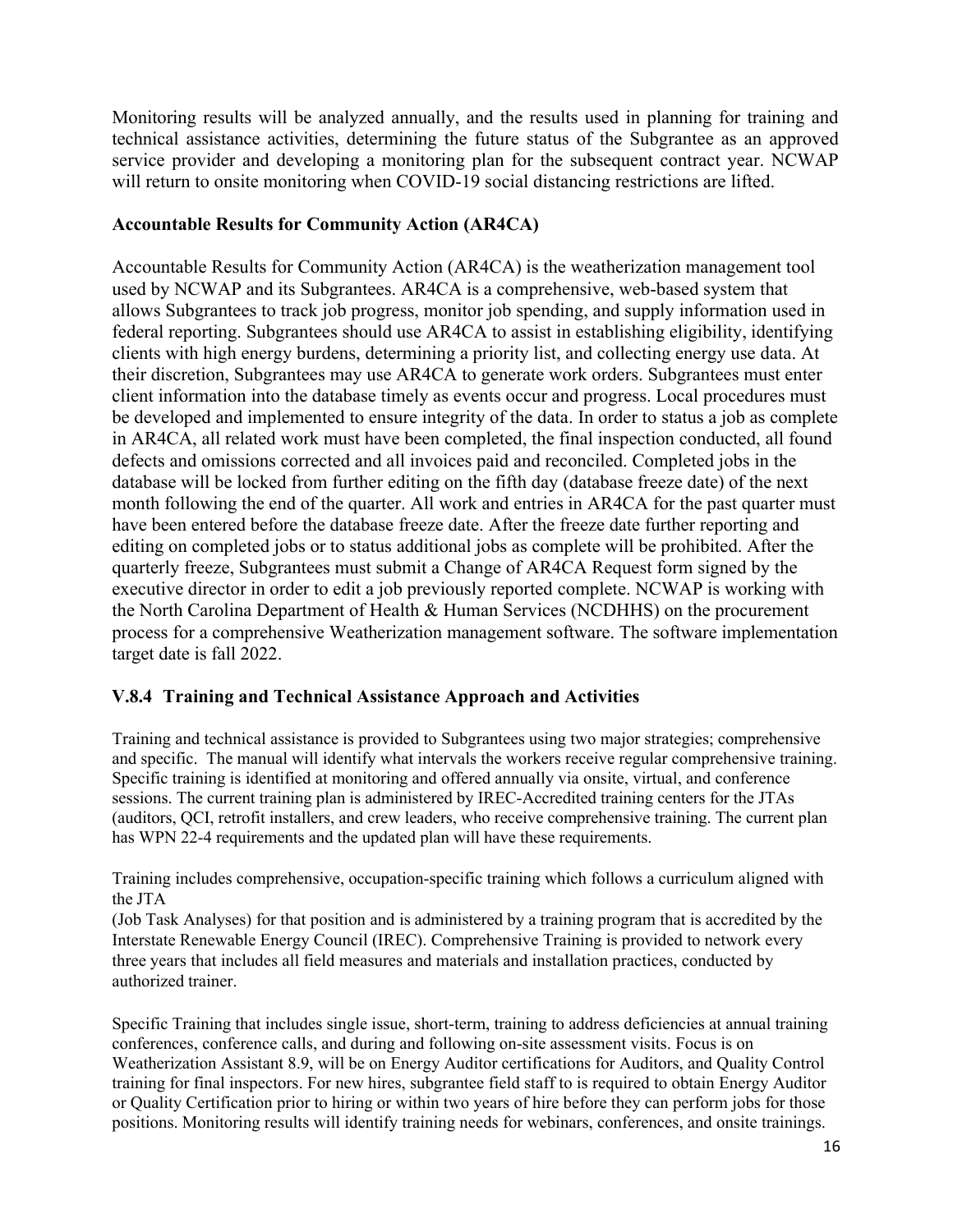The NCWAP Training Plan includes a detailed description of training requirements for the Grantee/Subgrantee staff. Energy Auditor Certification will be required for all Energy Auditors by June 2023. Additional trainings are mandatory as assigned from monitoring results.

The Grantee engages an IREC accredited training center to administer JTA aligned training. In addition to providing training to prepare the Subgrantee to get Home Energy Professional certifications, the training shall include ongoing refresher requirements. Training and technical assistance needs are determined annually based on the results of the review of programmatic and financial reports submitted during the year, on-site monitoring visits, DOE Project Officer Monitoring visits, internal state audits, IG (Inspector General) Reports, request from Subgrantees, and financial audit findings. Additionally, training and technical assistance needs are identified during Policy Advisory Council meetings and Grantee sponsored training sessions. These sessions are also used to assess state training and technical assistance activities.

The Grantee engages an IREC accredited training center to administer JTA aligned training. In addition to providing training to prepare the Subgrantee to get Home Energy Professional certifications, the training shall include ongoing refresher requirements. Training and technical assistance needs are determined annually based on the results of the review of programmatic and financial reports submitted during the year, onsite monitoring visits, DOE Project Officer Monitoring visits, internal state audits, IG (Inspector General) Reports, request from Subgrantees, and financial audit findings. Additionally, training and technical assistance needs are identified during Policy Advisory Council meetings and Grantee sponsored training sessions. These sessions are also used to assess state training and technical assistance activities. Any staff position which requires, but does not yet have, certification shall be directly supervised by a person who holds such certification until the time that the required certification is acquired.

Client education PPT in SF424 is an important part of efforts to reduce energy consumption by families occupying units that are weatherized. The Grantee requires the Subgrantee to provide energy and health and safety information (brochures, pamphlets, etc.) that are used as a part of local energy education activities. Subgrantees provide energy education information during the application process, during the initial assessment of dwellings, during the actual weatherization of the home and during the final inspection. A Grantee-developed energy education presentation is required to be presented during the initial intake or at the initial audit of the dwelling by a designated Subgrantee staff member that has participated in grantee-sponsored energy education training. A copy of the Energy Education Certification form provided by the Grantee must be completed by the staff member conducting the energy education session and maintained in the client file. Information on the utilization of any special equipment installed, including smoke detectors and carbon monoxide detectors that will be installed as a part of the health and safety program, will be explained in detail to clients during the final inspection.

Due to the technical and changing nature of the Weatherization Assistance Program, a high priority is placed on the training aspect of the program. The Grantee has and will continue to arrange appropriate technical and health and safety training opportunities for weatherization service providers. The Grantee shall make all T&TA allocated by DOE available to the Subgrantee in order to support QCI training and multiple testing for certificates (if needed). Subgrantees are required to regularly evaluate the technical skill levels of staff and subcontractors, develop yearly training plans for staff and subcontractors and to provide training opportunities.